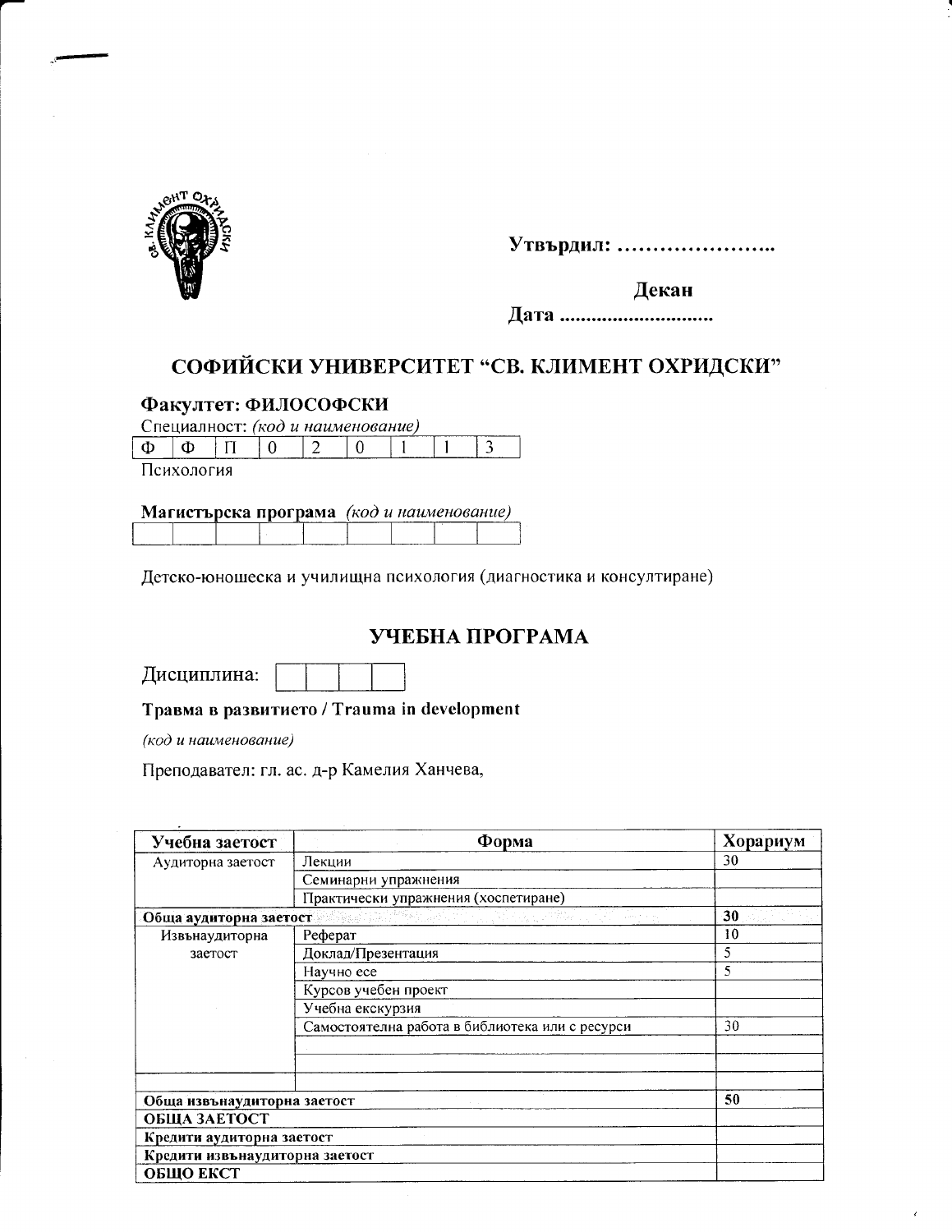| N <sub>2</sub> | Формиране на оценката по дисциплината                                             | % от оценката |
|----------------|-----------------------------------------------------------------------------------|---------------|
| 1.             | Workshops {информационно търсене и колективно обсъждане на<br>доклади и реферати) | 15            |
| 2.             | Участие в тематични дискусии в часовете                                           | 5             |
| 3.             | Демонстрационни занятия                                                           |               |
| 4.             | Посещения на обекти                                                               |               |
| 5.             | Портфолио                                                                         |               |
| 6.             | Тестова проверка/ Quiz                                                            |               |
| 7.             | Решаване на казуси/ Case study simulation                                         | 10            |
| 8.             | Текуша самостоятелна работа / контролно                                           |               |
| 9.             | Курсова работа/ A Term paper                                                      | 20            |
| 10.            |                                                                                   |               |
| 11.            |                                                                                   |               |
| 12.            | Изпит/тест/ Final Exam - Test                                                     | 50            |

#### Анотация на учебната дисциплина:

Темата "психична травма" представлява пресечна точка на явления от биологична, психична и социална природа. Курсът запознава с различни перспективи с цел постигане на по-добро разбиране на ефектите на ранния травматизъм върху покъсните етапи на развитието на индивида и влиянието върху семействата, общността и културата.

Травматизмът в ранна възраст има различни последствия. Изследването на рисковите фактори, невробиологията, индивидуалните различия, социалната подкрепа и контекст е обединено в стремеж да се постигне разбиране на зависимостите в изходите от психопатологията до устойчивостта и благоденствието.

Курсът има за цел да задълбочи познанието за ефектите на травматизма върху индивиндуалното развитие в контекста на общността.

Psychological traumas are a crossing point of physical, individual and social phenomena. In this course topic of trauma is approached from different perspectives so to achieve better understanding of the effects of early trauma on the individual development and the impact on family, community, and culture. The multiple-layers approach to trauma requires a focus on development.

Trauma leads to a succession of diverse outcomes as the individual moves through childhood and adolescence to adulthood. Risk factors - from neurobiology to physical health, predisposition etc are discussed to map out the field between psychopathology and resilience and adjustment.

The course is aimed at acquiring knowledge of the effects of trauma on the individual psyche, in the context of the individual within society.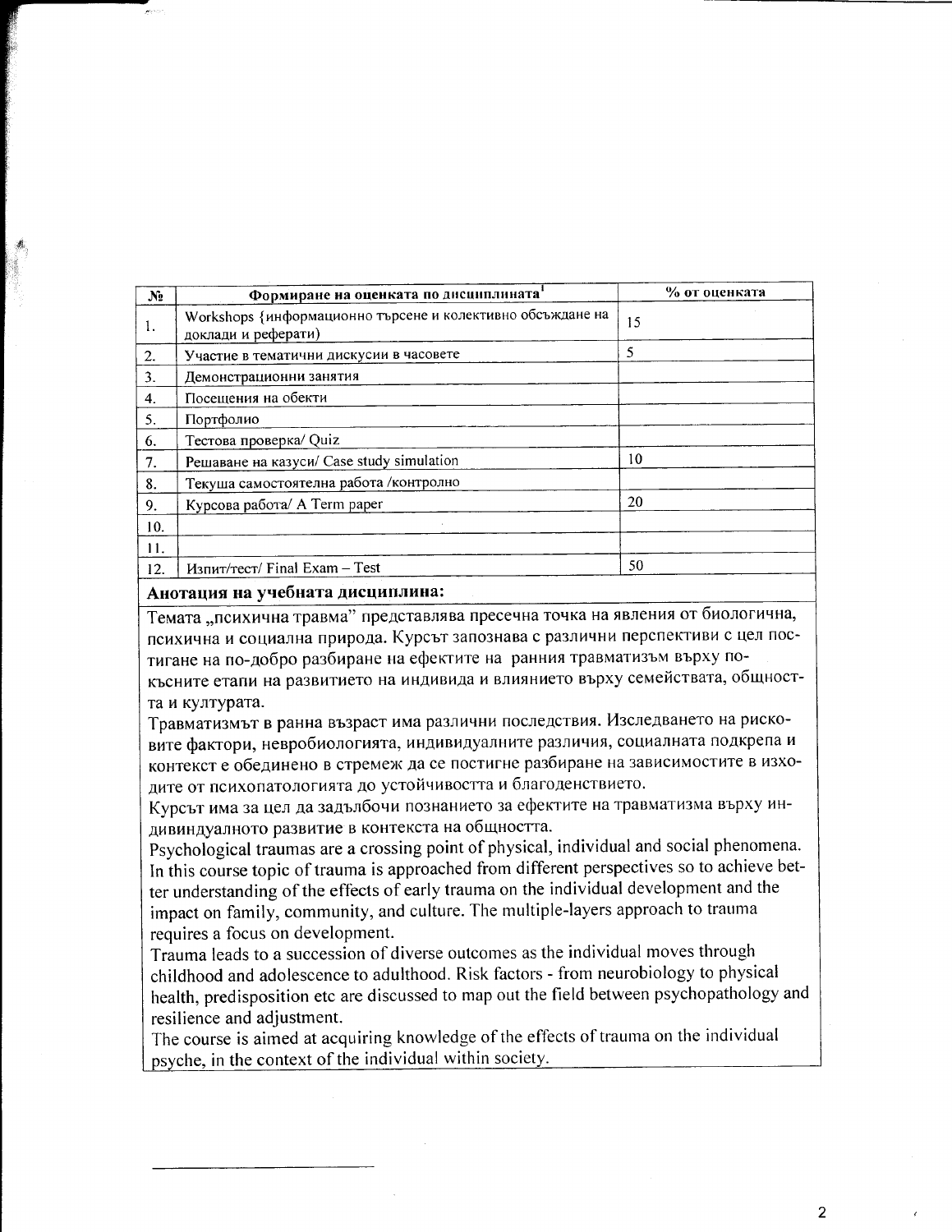#### Предварителни изисквания:

Студентите трябва да са завършили успешно курсове по Психология на развитието в детско-юношеска възраст и Психопатология

#### Очаквани резултати:

След успешното завършване на курса се предполага, че студентите са

- Придобили разбиране за ефектите на ранния травматизъм върху по-късните  $\bullet$ етапи на развитието
- Развили чувствителност към потенциалните травматични преживявания в детска възраст и умения за идентифициране на ранните симптоми
- Развили са умения за критично осмисляне на индивидуалните вариации в справянето с травмата
- Придобили са разбиране за социалния контекст, социалния травматизъм и междупоколенческото препредаване на травмата

#### Учебно съдържание

| $N_2$          | Тема:                                                                 | Хорариум |
|----------------|-----------------------------------------------------------------------|----------|
|                | Травма и стрес -множествени нива на анализ                            | 2 лекции |
|                | Traumatic stress from a multiple-levels-of-analysis perspective       |          |
| $\overline{2}$ | Раннен стрес в детското развитие - невробиологични изслед-            | 4 лекции |
|                | вания. Последици за когнитивното, емоционалното развитие              |          |
|                | и физическото здраве                                                  |          |
|                | Neurobiology of early stress in children. Consequences for cogni-     |          |
|                | tive functioning, emotional development and physical health           |          |
| 3              | Последици на ранните травматични преживявания за психич-              | 4лекции  |
|                | ното развитие. Травма и теолия на привързаността - вътрешни           |          |
|                | работни модели, защитни механизми, интерсубективност,                 |          |
|                | рефлексивен капацитет и ментализация                                  |          |
|                | The persisting effect of early traumatic experiences on psycholog-    |          |
|                | ical development. Trauma and attachment - IWM, Defense mech-          |          |
|                | anisms, intersubjectivity, reflective functioning and mentalization.  |          |
| 4.             | Събития с висок травматичен потенциал - бетствия, войни,              | 2 лекции |
|                | миграция, насилие.                                                    |          |
|                | Disasters, wars, civil conflicts, dislocations and interpersonal vio- |          |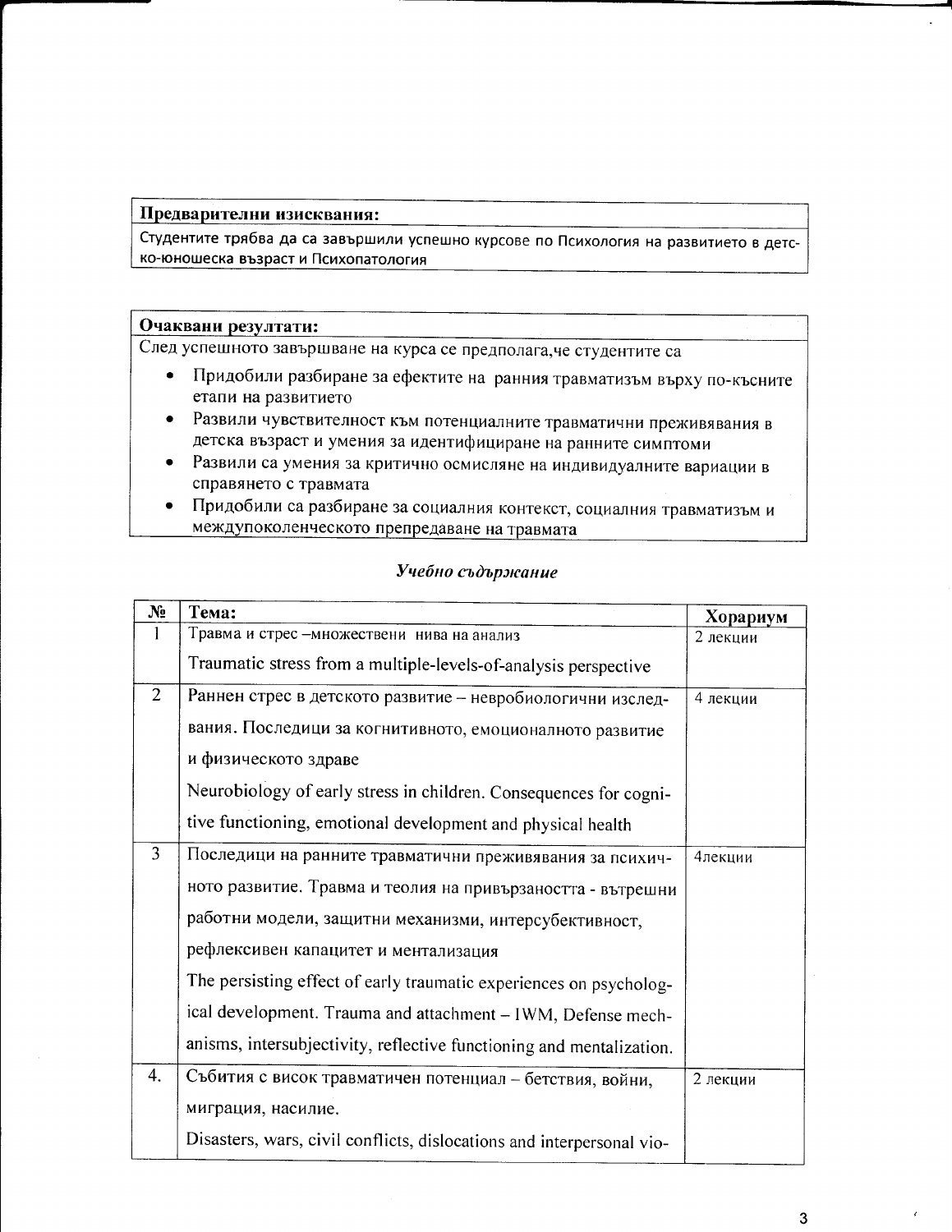| lence.                                           |                                                                                                                                                                                                                                                                                                                                                                                                                                                                                                                                                                                                                                                                                                                                                               |
|--------------------------------------------------|---------------------------------------------------------------------------------------------------------------------------------------------------------------------------------------------------------------------------------------------------------------------------------------------------------------------------------------------------------------------------------------------------------------------------------------------------------------------------------------------------------------------------------------------------------------------------------------------------------------------------------------------------------------------------------------------------------------------------------------------------------------|
|                                                  | 4лекции                                                                                                                                                                                                                                                                                                                                                                                                                                                                                                                                                                                                                                                                                                                                                       |
|                                                  |                                                                                                                                                                                                                                                                                                                                                                                                                                                                                                                                                                                                                                                                                                                                                               |
|                                                  |                                                                                                                                                                                                                                                                                                                                                                                                                                                                                                                                                                                                                                                                                                                                                               |
|                                                  |                                                                                                                                                                                                                                                                                                                                                                                                                                                                                                                                                                                                                                                                                                                                                               |
|                                                  | 4лекции                                                                                                                                                                                                                                                                                                                                                                                                                                                                                                                                                                                                                                                                                                                                                       |
| тване и грижа.                                   |                                                                                                                                                                                                                                                                                                                                                                                                                                                                                                                                                                                                                                                                                                                                                               |
|                                                  |                                                                                                                                                                                                                                                                                                                                                                                                                                                                                                                                                                                                                                                                                                                                                               |
|                                                  |                                                                                                                                                                                                                                                                                                                                                                                                                                                                                                                                                                                                                                                                                                                                                               |
|                                                  |                                                                                                                                                                                                                                                                                                                                                                                                                                                                                                                                                                                                                                                                                                                                                               |
| cess and developmental psychopathology           |                                                                                                                                                                                                                                                                                                                                                                                                                                                                                                                                                                                                                                                                                                                                                               |
| Травма, загуба и скръб в развитието.             | 4 лекции                                                                                                                                                                                                                                                                                                                                                                                                                                                                                                                                                                                                                                                                                                                                                      |
| Trauma loss and grief in development             |                                                                                                                                                                                                                                                                                                                                                                                                                                                                                                                                                                                                                                                                                                                                                               |
|                                                  | 2 лекции                                                                                                                                                                                                                                                                                                                                                                                                                                                                                                                                                                                                                                                                                                                                                      |
|                                                  |                                                                                                                                                                                                                                                                                                                                                                                                                                                                                                                                                                                                                                                                                                                                                               |
|                                                  |                                                                                                                                                                                                                                                                                                                                                                                                                                                                                                                                                                                                                                                                                                                                                               |
| adolescence-limited antisocial behavior          |                                                                                                                                                                                                                                                                                                                                                                                                                                                                                                                                                                                                                                                                                                                                                               |
|                                                  | 2 лекции                                                                                                                                                                                                                                                                                                                                                                                                                                                                                                                                                                                                                                                                                                                                                      |
| Social support and developmental psychopathology |                                                                                                                                                                                                                                                                                                                                                                                                                                                                                                                                                                                                                                                                                                                                                               |
| Гъвкавост и устойчивост в развитието             | 2 лекции                                                                                                                                                                                                                                                                                                                                                                                                                                                                                                                                                                                                                                                                                                                                                      |
| Resilience in development                        |                                                                                                                                                                                                                                                                                                                                                                                                                                                                                                                                                                                                                                                                                                                                                               |
|                                                  | Посттравматично стресово разстройство - теоретични модели<br>Post-Traumatic stress disorder - origin and diagnostic criteria.<br>Theoretical models of PTSD: physiological and biological mecha-<br>nisms, psychoanalytic model, cognitive-behavioral model<br>Малтретиране в детска възраст. Форми и модели на родителс-<br>Child maltreatment - an ecological transactional perspective.<br>Environmental failures and influence on development. The multi-<br>ple determinants of parenting. Interparental discord, family pro-<br>Травма и антисоциално поведение. Персистиращо или огра-<br>ничено в юношеството антисоциално поведени.<br>Trauma and Antisocial behavior. Life - course -persistent versus<br>Социална подкрепа и проблеми в развитието |

# Конспект за изпит

| Ng | Въпрос                                                                            |
|----|-----------------------------------------------------------------------------------|
|    | Травма и стрес                                                                    |
|    | Traumatic stress                                                                  |
| 2  | Раннен стрес в детското развитие                                                  |
|    | Early stress in child development.                                                |
| 3  |                                                                                   |
|    | Последици на ранните травматични преживявания за психичното развитие              |
|    | The persisting effect of early traumatic experiences on psychological development |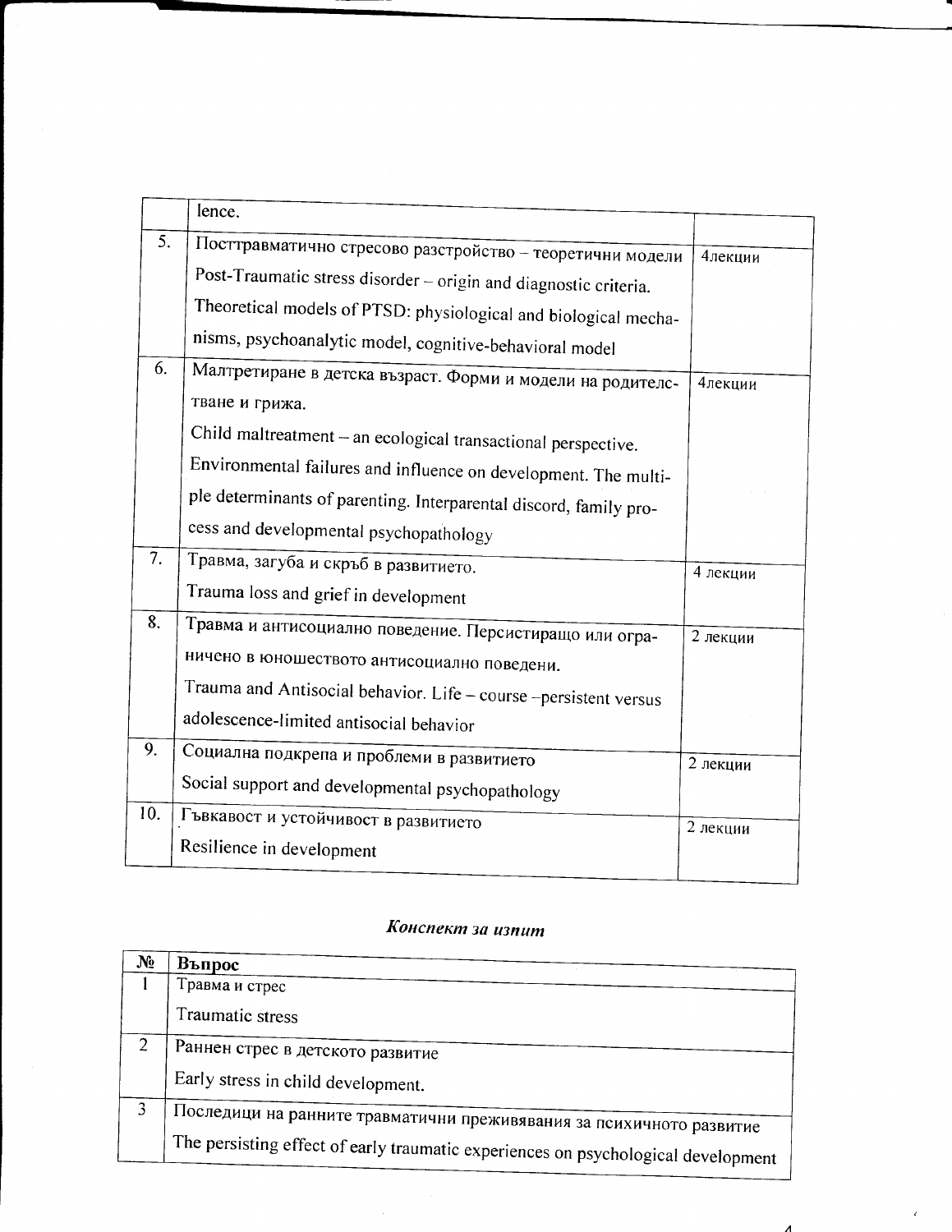| 4.  | Събития с висок травматичен потенциал - бетствия, войни, миграция, наси-       |
|-----|--------------------------------------------------------------------------------|
|     | лие.                                                                           |
|     | Disasters, wars, civil conflicts, dislocations and interpersonal violence.     |
| 5.  | Посттравматично стресово разстройство - теоретични модели                      |
|     | Post-Traumatic stress disorder – theoretical models                            |
| 6.  | Малтретиране в детска възраст. Форми и модели на родителстване и грижа.        |
|     | Child maltreatment. Forms and model of parenting and care                      |
| 7.  | Травма, загуба и скръб в развитието.                                           |
|     | Trauma loss and grief in development                                           |
| 8.  | Травма и антисоциално поведение. Персистиращо или ограничено в юношес-         |
|     | твото антисоциално поведени.                                                   |
|     | Trauma and Antisocial behavior. Life – course – persistent versus adolescence- |
|     | limited antisocial behavior                                                    |
| 9.  | Социална подкрепа и проблеми в развитието                                      |
|     | Social support and developmental psychopathology                               |
| 10. | Гъвкавост и устойчивост в развитието                                           |
|     | Resilience in development                                                      |

#### Библиография

#### Основна:

- 1. Developmental psychopathology (V3: Risk, Disorder, and Adaptation) (V2: Developmental Neuroscience), (Ed) Cicchetti, D., Cohen, D. 2<sup>nd</sup> ed. Wiley & Sons 2006
- 2. Renn, P. The Silent Past and the Invisible Present: Memory, Trauma, and Representation in Psychotherapy, Routledge, 2012
- 3. Trauma psychology (Ed) E.K.Carll, Praeger perspectives, 2007
- 4. Developing strategies to deal with trauma in children. (Eds) J. Donnelly, A. Kovacova, J. Osofsky, H. Osofsky, C. Paskell. J Salem-Pickartz. IOS Press 2005